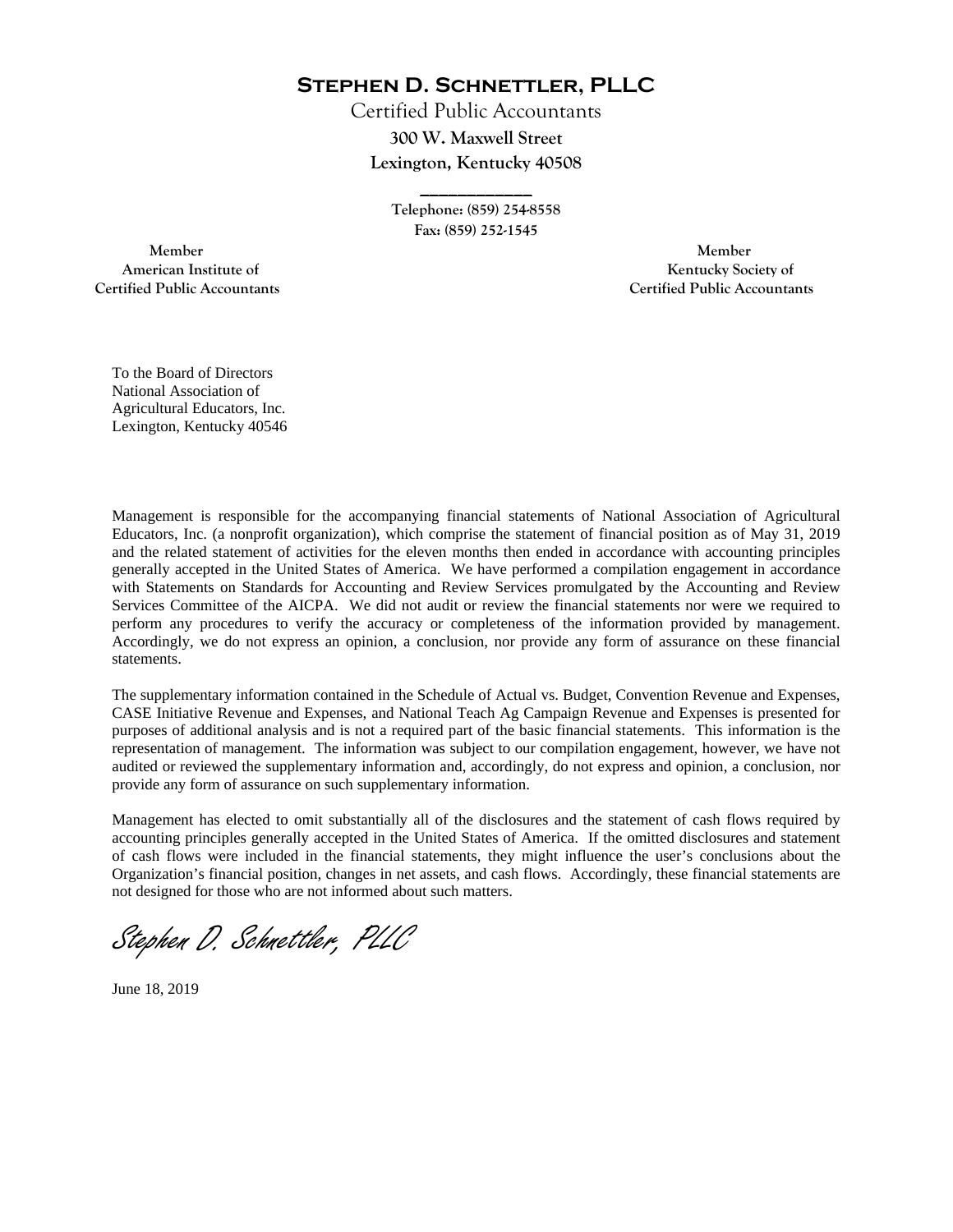## NATIONAL ASSOCIATION OF AGRICULTURAL EDUCATORS, INC. **Statement of Financial Position** May 31, 2019

| <b>ASSETS</b>                            |                 |
|------------------------------------------|-----------------|
| Cash on deposit                          | \$<br>714,384   |
| Investments - operating fund             | 743,137         |
| Investments - life membership fund       | 297,106         |
| Accounts receivable                      | 362,299         |
| Inventory                                | 5,000           |
| Prepaid expenses                         | 16,663          |
| Property and equipment - CASE Initiative | 219             |
| Property and equipment                   | 9,099           |
| <b>TOTAL ASSETS</b>                      | \$<br>2,147,907 |
| <b>LIABILITIES AND NET ASSETS</b>        |                 |
| <b>LIABILITIES</b>                       |                 |
| Accounts payable                         | \$<br>102,554   |
| Accrued leave payable                    | 39,221          |
| Other current liabilities                | 7,746           |
| <b>TOTAL LIABILITIES</b>                 | 149,521         |
| <b>NET ASSETS</b>                        |                 |
| Unrestricted net assets:                 |                 |
| Current operation                        | 920,078         |
| Board designated for special purposes    | 219,275         |
| Temporarily restricted net assets        | (71, 355)       |
| <b>CASE</b> Initiative                   | 930,388         |
| <b>TOTAL NET ASSETS</b>                  | 1,998,386       |
| <b>TOTAL LIABILITIES AND NET ASSETS</b>  | \$<br>2,147,907 |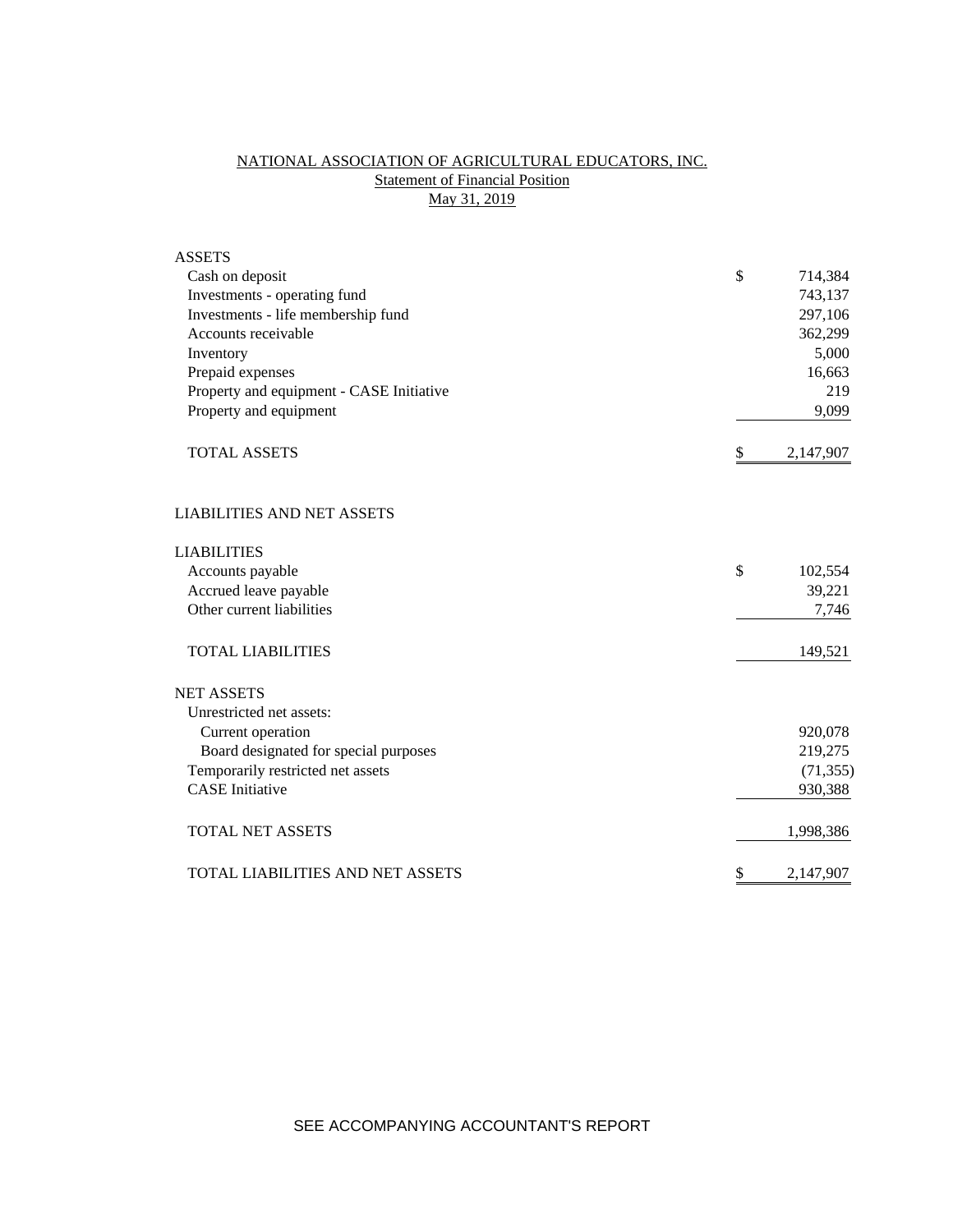### NATIONAL ASSOCIATION OF AGRICULTURAL EDUCATORS, INC. Statement of Activities For the Eleven Months Ended May 31, 2019

|                                       | Unrestricted   |               |                 |              |    |           |
|---------------------------------------|----------------|---------------|-----------------|--------------|----|-----------|
|                                       | Current        | Board         | Temporarily     | CASE         |    |           |
|                                       | Operations     | Designated    | Restricted      | Initiative   |    | Total     |
| Revenue, Gains and Losses             |                |               |                 |              |    |           |
| Membership dues                       | \$<br>442,951  | \$<br>4,500   | \$              | \$           | \$ | 447,451   |
| Convention registration               | 158,135        |               |                 |              |    | 158,135   |
| Sponsorship and awards                | 27,210         |               |                 |              |    | 27,210    |
| Merchandise sales                     | 8,652          |               |                 |              |    | 8,652     |
| Contributions                         |                |               |                 |              |    |           |
| Net realized and unrealized           |                |               |                 |              |    |           |
| gains (losses) on securities          | (50,603)       |               |                 |              |    | (50, 603) |
| Interest and dividends                | 43,193         |               |                 |              |    | 43,193    |
| FFA Foundation projects               | 151,700        |               |                 |              |    | 151,700   |
| <b>CASE</b> Initiative income         |                |               |                 | 2,323,342    |    | 2,323,342 |
| National Teach Ag Campaign Income     |                |               | 717,500         |              |    | 717,500   |
| Other income                          | 289,178        |               |                 |              |    | 289,178   |
| Total Revenue, Gaines and Losses      | 1,070,416      | 4,500         | 717,500         | 2,323,342    |    | 4,115,758 |
| Net Assets Released from Restrictions |                |               |                 |              |    |           |
| Total Revenue, Gains and Losses       |                |               |                 |              |    |           |
| and Reclassifications                 | 1,070,416      | 4,500         | 717,500         | 2,323,342    |    | 4,115,758 |
| Expenses                              |                |               |                 |              |    |           |
| General expenses                      | 736,828        |               |                 |              |    | 736,828   |
| FFA Foundation projects               | 381,792        |               |                 |              |    | 381,792   |
| <b>CASE</b> Initiative expenses       | $\overline{a}$ |               |                 | 2,016,641    |    | 2,016,641 |
| National Teach Ag Campaign expenses   |                |               | 790,405         |              |    |           |
| Convention expenses                   | 194.643        |               |                 |              |    | 194,643   |
| Total expenses                        | 1,313,263      |               | 790,405         | 2,016,641    |    | 3,329,904 |
| INCREASE (DECREASE) IN NET ASSETS     | (242, 847)     | 4,500         | (72,905)        | 306,701      |    | (4, 551)  |
| NET ASSETS AT BEGINNING OF PERIOD     | 1,162,925      | 214,775       | 1,550           | 623,687      |    | 2,002,937 |
| NET ASSETS AT END OF PERIOD           | \$<br>920,078  | \$<br>219,275 | \$<br>(71, 355) | 930,388<br>S | S  | 1,998,386 |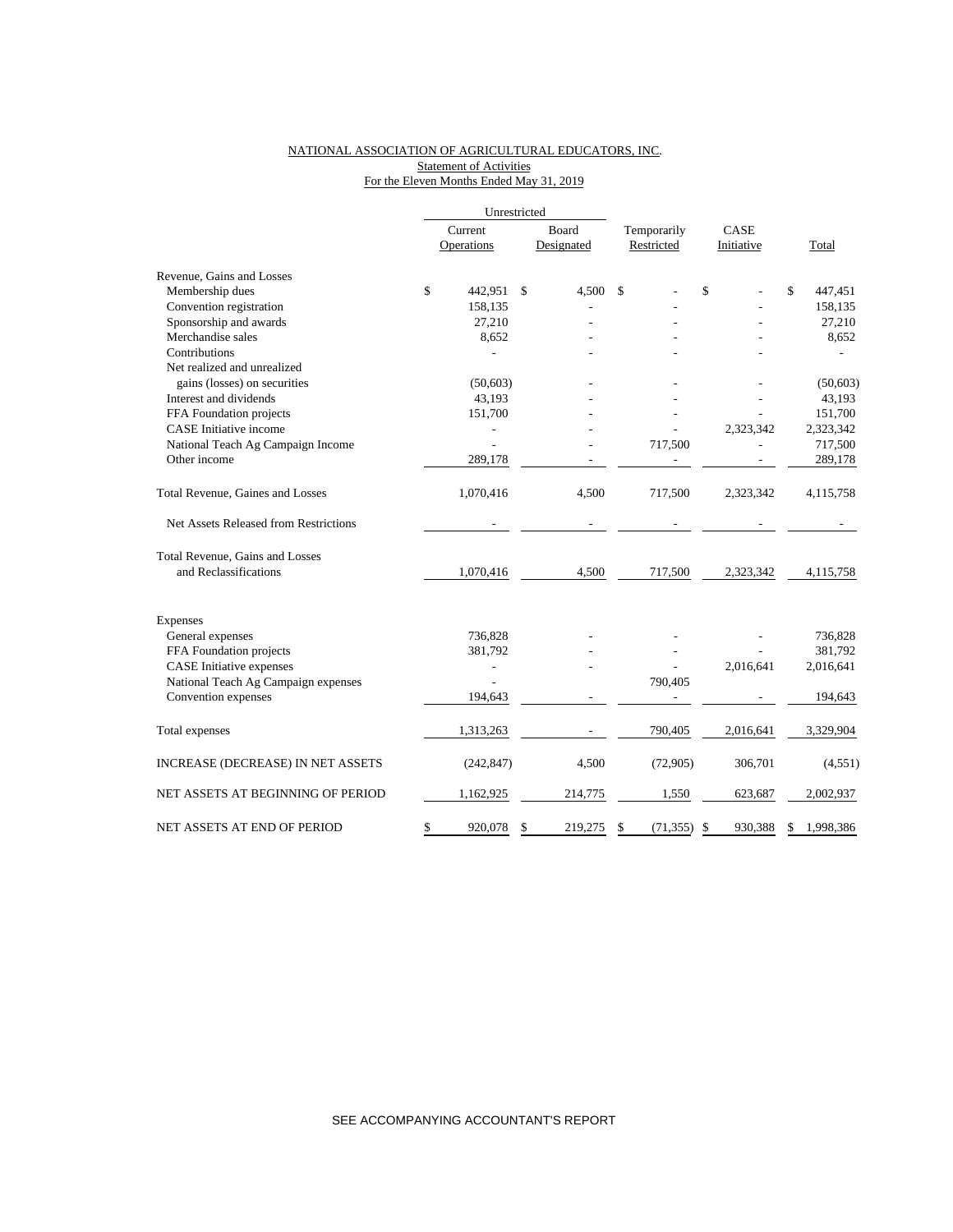# NATIONAL ASSOCIATION OF AGRICULTURAL EDUCATORS, INC. Schedule of Actual vs. Budget

|  | For the One and Eleven Months Ended May 31, 2019 |  |
|--|--------------------------------------------------|--|
|  |                                                  |  |

|                                                       | <b>MONTH</b><br><b>ACTUAL</b> |     | <b>MONTH</b><br><b>BUDGET</b> |     | <b>MONTH</b><br><b>\$VARIANCE</b> | YEAR TO DATE<br><b>ACTUAL</b> | <b>YEAR</b><br><b>BUDGET</b> | <b>YEAR</b><br><b>\$VARIANCE</b> |  |
|-------------------------------------------------------|-------------------------------|-----|-------------------------------|-----|-----------------------------------|-------------------------------|------------------------------|----------------------------------|--|
| <b>REVENUE</b>                                        |                               |     |                               |     |                                   |                               |                              |                                  |  |
| Member dues                                           | \$<br>5,450                   | -\$ | 34,023                        | -\$ | $(28,573)$ \$                     | 435,901                       | \$<br>408,280                | \$<br>27,621                     |  |
| Corporate membership dues                             |                               |     | 1,250                         |     | (1,250)                           | 11,550                        | 15,000                       | (3,450)                          |  |
| Upper division scholarships                           |                               |     | 1,667                         |     | (1,667)                           | $\equiv$                      | 20,000                       | (20,000)                         |  |
| Delmar scholarships                                   |                               |     | 625                           |     | (625)                             |                               | 7,500                        | (7,500)                          |  |
| Foundation management fees                            |                               |     | $\sim$                        |     | $\sim$                            |                               |                              | $\omega$                         |  |
| Interest and dividends                                | 509                           |     | 2,917                         |     | (2,408)                           | 33,291                        | 35,000                       | (1,709)                          |  |
| Net realized and unrealized                           |                               |     |                               |     |                                   |                               |                              |                                  |  |
| gains (losses) on securities                          | (55, 482)                     |     |                               |     | (55, 482)                         | (50,603)                      |                              | (50, 603)                        |  |
| Merchandise sales                                     | 2,626                         |     | 500                           |     | 2,126                             | 8,652                         | 6,000                        | 2,652                            |  |
| Investment income, Life Fund                          | 173                           |     | 1,000                         |     | (827)                             | 9,902                         | 12,000                       | (2,098)                          |  |
| Contributions, Legislative Fund                       |                               |     | ÷                             |     |                                   |                               |                              |                                  |  |
| Miscellaneous income                                  | $\ddot{\phantom{1}}$          |     | 750                           |     | (750)                             | 4,859                         | 9,000                        | (4, 141)                         |  |
| Scholarship raffle proceeds                           |                               |     |                               |     | $\sim$                            |                               |                              |                                  |  |
| Student teacher scholarship revenue                   |                               |     |                               |     | $\sim$                            | L,                            |                              | L,                               |  |
| Teacher crisis fund                                   |                               |     |                               |     |                                   | 12,713                        |                              | 12,713                           |  |
| <b>BFRDP</b> Grant                                    |                               |     | ÷                             |     | $\overline{a}$                    | ÷,                            |                              | $\sim$                           |  |
| AEM business manager stipend                          |                               |     | 333                           |     | (333)                             | $\overline{a}$                | 4,000                        | (4,000)                          |  |
| Nat'l Agriscience Teacher Ambassadors                 |                               |     | 13,667                        |     | (13,667)                          | 212,000                       | 164,000                      | 48,000                           |  |
| NPS National Ag Ed leadership dinner                  |                               |     | 352                           |     | (352)                             |                               | 4,225                        | (4,225)                          |  |
| CASE Initiative management fee                        | ÷,                            |     | 2,000                         |     | (2,000)                           | L,                            | 24,000                       | (24,000)                         |  |
| Council MMM management fee                            | $\overline{a}$                |     | 417                           |     | (417)                             |                               | 5,000                        | (5,000)                          |  |
| Teach AG non-foundation revenue                       | 401                           |     | $\sim$                        |     | 401                               | 4,048                         |                              | 4,048                            |  |
| FFA Foundation project - TTTK                         | ÷,                            |     | 5,467                         |     | (5, 467)                          | 65,600                        | 65,600                       |                                  |  |
| FFA Foundation project - OPAP                         |                               |     | 1,252                         |     | (1,252)                           | ÷                             | 15,025                       | (15,025)                         |  |
| FFA Foundation project - OMSP                         |                               |     | 1,298                         |     | (1,298)                           | ä,                            | 15,580                       | (15,580)                         |  |
| FFA Foundation project - OT                           |                               |     | 1,298                         |     | (1,298)                           | 7,380                         | 15,580                       | (8,200)                          |  |
| FFA Foundation project - OYM                          |                               |     | 1,367                         |     | (1, 367)                          | L.                            | 16,400                       | (16, 400)                        |  |
| FFA Foundation project - Lifetime Achievement         |                               |     | 410                           |     | (410)                             | ä,                            | 4,920                        | (4,920)                          |  |
| FFA Foundation project - Outstanding Service Citation |                               |     |                               |     |                                   |                               |                              |                                  |  |
| FFA Foundation teacher workshop                       |                               |     |                               |     |                                   | $\overline{a}$                |                              |                                  |  |
| FFA Foundation upper division scholarships            |                               |     |                               |     |                                   | $\equiv$                      |                              |                                  |  |
| FFA Foundation Agriscience Initiative                 |                               |     | 2,050                         |     | (2,050)                           | $\overline{a}$                | 24,600                       | (24, 600)                        |  |
| FFA Foundation NATAA/NAII                             |                               |     |                               |     |                                   |                               |                              |                                  |  |
| FFA Foundation project - XLR8                         |                               |     | 6,567                         |     | (6, 567)                          | 49,200                        | 78,800                       | (29,600)                         |  |
| FFA Foundation communities of practice                | L.                            |     | 5,600                         |     | (5,600)                           | 29,520                        | 67,200                       | (37,680)                         |  |
| FFA Foundation convention internet lounge             |                               |     | $\overline{\phantom{a}}$      |     |                                   |                               |                              |                                  |  |
| CASE Initiative net income                            | (73,606)                      |     | 3,966                         |     | (77, 572)                         | 306,701                       | 47,583                       | 259,118                          |  |
| Convention net income                                 |                               |     | 5,996                         |     | (5,996)                           | 46,260                        | 71,950                       | (25,690)                         |  |
| National Teach Ag Campaign net income                 | (64, 331)                     |     | 6,250                         |     | (70, 581)                         | (72, 905)                     | 75,000                       | (147,905)                        |  |
| TOTAL REVENUE                                         | (184, 260)                    |     | 101,022                       |     | (285, 282)                        | 1,114,069                     | 1,212,243                    | (98, 174)                        |  |
| <b>EXPENSES</b>                                       |                               |     |                               |     |                                   |                               |                              |                                  |  |
| Salaries                                              | 32,370                        |     | 32,500                        |     | (130)                             | 384,026                       | 390,000                      | (5,974)                          |  |
| Taxes and benefits                                    | 6,579                         |     | 9,151                         |     | (2,572)                           | 77,277                        | 109,815                      | (32, 538)                        |  |
| Computer service                                      | 1,388                         |     | 1,667                         |     | (279)                             | 13,763                        | 20,000                       | (6,237)                          |  |
| Telephone                                             | $\omega$                      |     | 500                           |     | (500)                             | 3,545                         | 6,000                        | (2, 455)                         |  |
| Accounting                                            | 700                           |     | 1,367                         |     | (667)                             | 17,200                        | 16,400                       | 800                              |  |
| Depreciation                                          | 354                           |     | 333                           |     | 21                                | 3,798                         | 4,000                        | (202)                            |  |
| Rent                                                  | $\omega$                      |     | 838                           |     | (838)                             | $\omega$                      | 10,050                       | (10,050)                         |  |
| Insurance                                             | 369                           |     | 1,000                         |     | (631)                             | 7,902                         | 12,000                       | (4,098)                          |  |
| Legal                                                 | ä,                            |     | 83                            |     | (83)                              | $\blacksquare$                | 1,000                        | (1,000)                          |  |
| Office Supplies                                       | 716                           |     | 1,083                         |     | (367)                             | 14,751                        | 13,000                       | 1,751                            |  |
| Bank charges and investment fees                      | $\omega$                      |     | 8                             |     | (8)                               | 9,532                         | 100                          | 9,432                            |  |
| Printing, general                                     | $\ddot{}$                     |     | 250                           |     | (250)                             | 1,304                         | 3,000                        | (1,696)                          |  |
| Staff training                                        | ÷,                            |     | 83                            |     | (83)                              | 462                           | 1,000                        | (538)                            |  |
| Taxes and licenses                                    | ÷,                            |     | $\overline{4}$                |     | (4)                               | 288                           | 50                           | 238                              |  |
| Membership and contributions                          | 1,500                         |     | 1,667                         |     | (167)                             | 15,146                        | 20,000                       | (4, 854)                         |  |
| Travel, staff                                         | 344                           |     | 2,917                         |     | (2,573)                           | 18,542                        | 35,000                       | (16, 458)                        |  |
| Promotion and marketing                               | 10                            |     | 2,083                         |     | (2,073)                           | 15,120                        | 25,000                       | (9,880)                          |  |
|                                                       |                               |     |                               |     |                                   |                               |                              |                                  |  |

(Continued)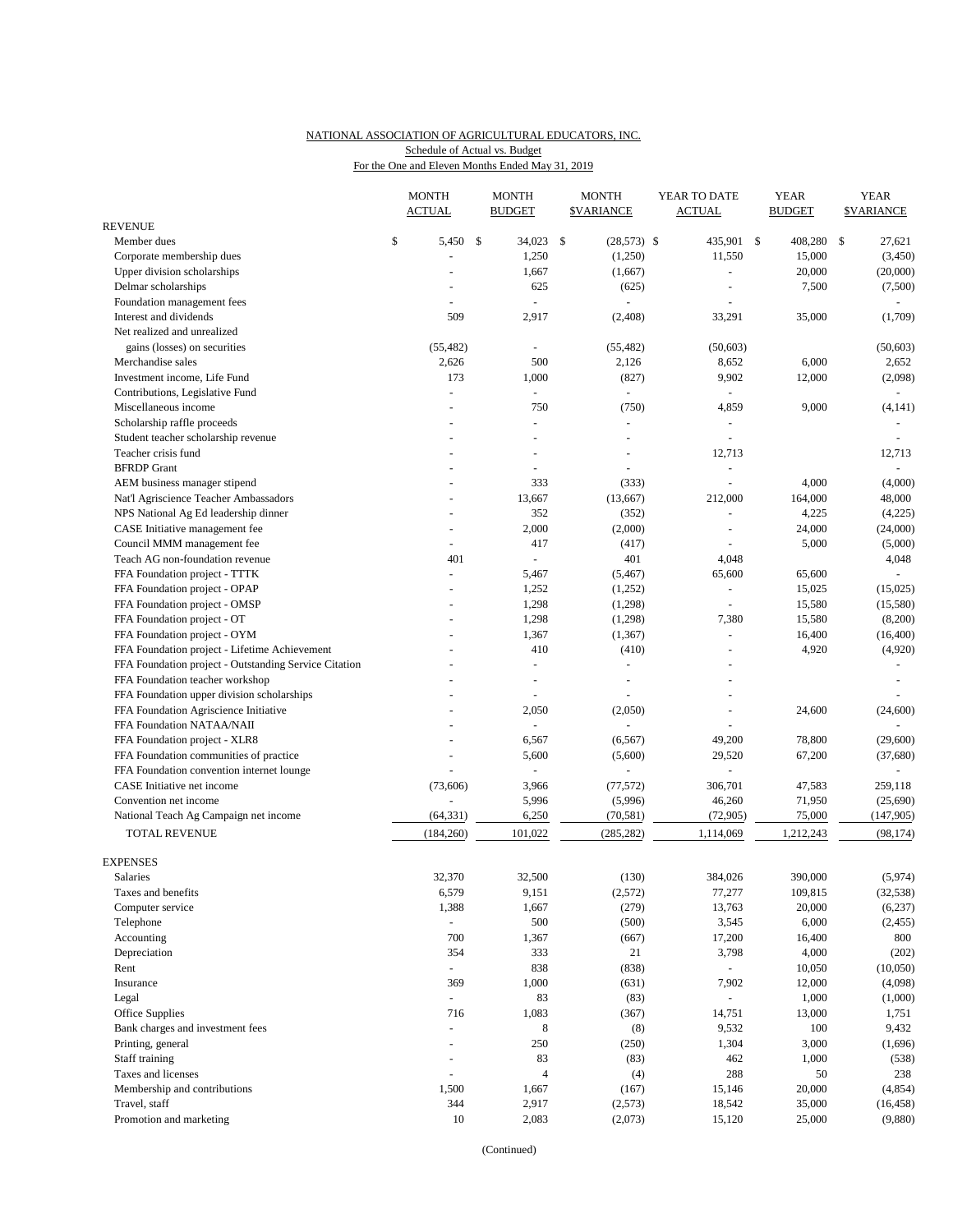#### NATIONAL ASSOCIATION OF AGRICULTURAL EDUCATORS, INC. For the One and Eleven Months Ended May 31, 2019 Schedule of Actual vs. Budget

|                                                       | <b>MONTH</b><br><b>ACTUAL</b> | <b>MONTH</b><br><b>BUDGET</b> | <b>MONTH</b><br><b><i>SVARIANCE</i></b> | YEAR TO DATE<br><b>ACTUAL</b> | <b>YEAR</b><br><b>BUDGET</b> | <b>YEAR</b><br><b>\$VARIANCE</b> |
|-------------------------------------------------------|-------------------------------|-------------------------------|-----------------------------------------|-------------------------------|------------------------------|----------------------------------|
| Merchandise and diaries                               | ÷,                            | 417                           | (417)                                   | 5,974                         | 5,000                        | 974                              |
| Photocopying                                          |                               | $\,$ 8 $\,$                   | (8)                                     |                               | 100                          | (100)                            |
| Postage, general                                      | 1,042                         | 667                           | 375                                     | 9,227                         | 8,000                        | 1,227                            |
| Professional liability insurance                      | $\sim$                        | 3,285                         | (3,285)                                 | 40,830                        | 39,425                       | 1,405                            |
| Public relations                                      |                               | 83                            | (83)                                    | 576                           | 1,000                        | (424)                            |
| Delmar scholarships                                   | ÷.                            | 625                           | (625)                                   | ä,                            | 7,500                        | (7,500)                          |
| Travel, regional secretaries                          | 2,057                         | 1,500                         | 557                                     | 15,138                        | 18,000                       | (2, 862)                         |
| Travel, board of directors                            | 812                           | 3,333                         | (2,521)                                 | 30,662                        | 40,000                       | (9, 338)                         |
| FFA Foundation project - TTTK                         | 386                           | 3,333                         | (2,947)                                 | 58,913                        | 40,000                       | 18,913                           |
| FFA Foundation project - OPAP                         | ÷,                            | 750                           | (750)                                   | 11,202                        | 9,000                        | 2,202                            |
| FFA Foundation project - OMSP                         |                               | 750                           | (750)                                   | 10,907                        | 9,000                        | 1,907                            |
| FFA Foundation project - OT                           |                               | 750                           | (750)                                   | 11,952                        | 9,000                        | 2,952                            |
| FFA Foundation project - OECT                         |                               | 750                           | (750)                                   | 10,536                        | 9,000                        | 1,536                            |
| FFA Foundation project - Lifetime achievement         |                               | 208                           | (208)                                   | 2,024                         | 2,500                        | (476)                            |
| FFA Foundation project - Outstanding service citation |                               | $\blacksquare$                | $\omega$                                | 1,900                         |                              | 1,900                            |
| FFA Foundation teacher workshop                       |                               |                               |                                         |                               |                              | ä,                               |
| FFA Foundation Regional Grants                        |                               | L,                            |                                         | L.                            |                              | ÷                                |
| FFA Foundation Agrisciense Initiative                 | ÷                             | 1,667                         | (1,667)                                 | ÷,                            | 20,000                       | (20,000)                         |
| FFA Foundation XLR8                                   | 859                           | 3,333                         | (2, 474)                                | 52,338                        | 40,000                       | 12,338                           |
| FFA Foundation convention internet lounge             |                               | ÷                             |                                         |                               |                              |                                  |
| NPS Ag Ed Leadership dinner                           |                               | 352                           | (352)                                   | $\overline{a}$                | 4,225                        | (4,225)                          |
| Upper division scholarships                           |                               | 1,667                         | (1,667)                                 | 30,000                        | 20,000                       | 10,000                           |
| <b>TTTK</b>                                           | $\overline{a}$                |                               |                                         |                               |                              |                                  |
| <b>NATAA</b>                                          | 6,402                         | 10,833                        | (4, 431)                                | 123,635                       | 130,000                      | (6, 365)                         |
| Regional grants                                       |                               | ä,                            | ÷,                                      |                               |                              |                                  |
| NPS expense                                           | ÷,                            | 417                           | (417)                                   | 8,500                         | 5,000                        | 3,500                            |
| Webinar expense                                       |                               | 42                            | (42)                                    | 408                           | 500                          | (92)                             |
| Teacher crisis fund                                   | 1,000                         | L.                            | 1,000                                   | 16,350                        |                              | 16,350                           |
| Communities of practice expense                       | ÷                             | 3,167                         | (3,167)                                 | 40,910                        | 38,000                       | 2,910                            |
| Substitute teacher hire behinds                       | ÷                             | 42                            | (42)                                    | $\sim$                        | 500                          | (500)                            |
| Website                                               | 12,608                        | 1,500                         | 11,108                                  | 14,124                        | 18,000                       | (3,876)                          |
| NATAA stipends                                        | $\overline{a}$                | $\overline{a}$                | $\overline{a}$                          | 18,975                        | L.                           | 18,975                           |
| <b>TTTK</b> stipends                                  |                               | ÷,                            |                                         | 1,000                         | L.                           | 1,000                            |
| XLR8 stipends                                         |                               | L.                            |                                         | 1,750                         | L,                           | 1,750                            |
| <b>BFRDP</b> expense                                  | L,                            |                               |                                         | ä,                            | ÷,                           | $\omega$                         |
| <b>BFPD</b> contract labor                            |                               |                               |                                         |                               |                              |                                  |
| Contract labor                                        | 4,388                         |                               | 4,388                                   | 4,388                         |                              | 4,388                            |
| Credit card expense                                   | 593                           | 333                           | 260                                     | 8,143                         | 4,000                        | 4,143                            |
| Storage                                               | $\overline{a}$                | $\overline{a}$                | $\overline{a}$                          | 2,269                         | $\overline{a}$               | 2,269                            |
|                                                       |                               |                               |                                         | 373                           |                              | 373                              |
| Professional development                              |                               |                               |                                         |                               |                              |                                  |
| Ag ed opportuinty fund<br>Miscellaneous               |                               |                               |                                         | 2,960                         |                              | 2,960                            |
|                                                       |                               |                               |                                         |                               |                              |                                  |
| TOTAL EXPENSES                                        | 74,477                        | 95,346                        | (20, 869)                               | 1,118,620                     | 1,144,165                    | (25, 545)                        |
| NET INCOME (LOSS)                                     | \$<br>$(258, 737)$ \$         | 5,676                         | \$<br>$(264, 413)$ \$                   | $(4,551)$ \$                  | 68,078                       | (72, 629)<br>-S                  |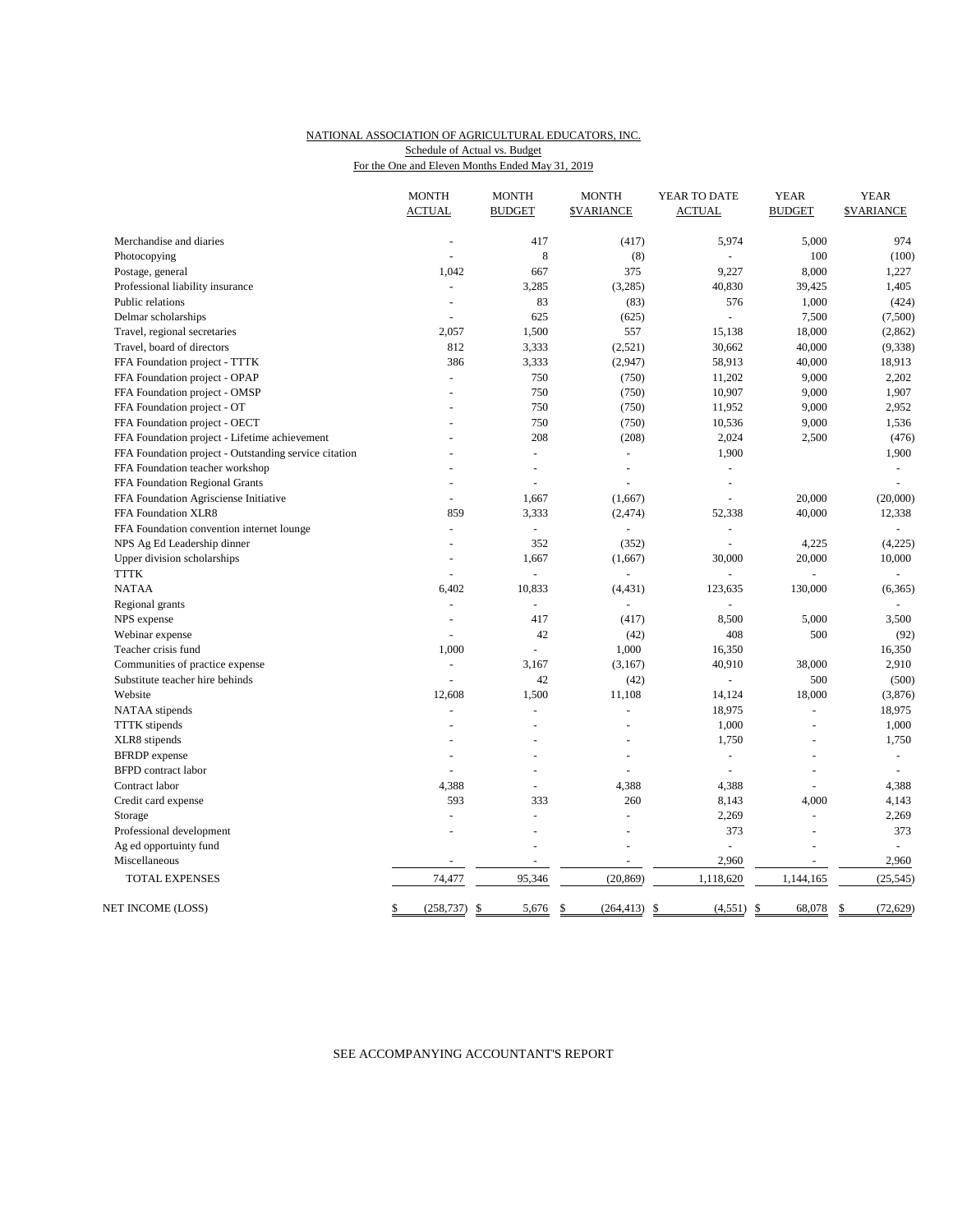#### NATIONAL ASSOCIATION OF AGRICULTURAL EDUCATORS, INC. Schedule of Convention Revenue and Expenses For the One and Eleven Months Ended May 31, 2019

|                                           | <b>MONTH</b><br><b>ACTUAL</b> | <b>MONTH</b><br><b>BUDGET</b> |    | <b>MONTH</b><br><b>SVARIANCE</b> | YEAR TO DATE<br><b>ACTUAL</b> |     | <b>YEAR</b><br><b>BUDGET</b> |    | <b>YEAR</b><br><b>SVARIANCE</b> |
|-------------------------------------------|-------------------------------|-------------------------------|----|----------------------------------|-------------------------------|-----|------------------------------|----|---------------------------------|
| <b>REVENUE</b>                            |                               |                               |    |                                  |                               |     |                              |    |                                 |
| Convention, registration                  | \$                            | \$<br>10,583                  | -S | $(10,583)$ \$                    | 158,135 \$                    |     | 127,000                      | -S | 31,135                          |
| Convention, trade show                    |                               |                               |    |                                  | 2,100                         |     |                              |    | 2,100                           |
| Convention, sponsorships - FFA Foundation |                               | 5.417                         |    | (5, 417)                         | 53,458                        |     | 65,000                       |    | (11, 542)                       |
| Convention, host state social             |                               |                               |    |                                  |                               |     |                              |    |                                 |
| Convention, sponsorships                  |                               | 1,667                         |    | (1,667)                          | 27,210                        |     | 20,000                       |    | 7,210                           |
| <b>TOTAL REVENUE</b>                      |                               | 17,667                        |    | (17,667)                         | 240,903                       |     | 212,000                      |    | 28,903                          |
| <b>EXPENSES</b>                           |                               |                               |    |                                  |                               |     |                              |    |                                 |
| Convention, plaques and trophies          |                               | 167                           |    | (167)                            | 1.404                         |     | 2,000                        |    | (596)                           |
| Convention, printing                      |                               |                               |    |                                  | 3,696                         |     |                              |    | 3,696                           |
| Convention, awards                        |                               | 750                           |    | (750)                            | 10,210                        |     | 9,000                        |    | 1,210                           |
| Convention, miscellaneous                 |                               |                               |    |                                  | 1,801                         |     | ÷.                           |    | 1,801                           |
| Convention, meal functions                |                               | 125                           |    | (125)                            |                               |     | 1,500                        |    | (1,500)                         |
| Convention, promotion and marketing       |                               | 417                           |    | (417)                            | 12,670                        |     | 5.000                        |    | 7,670                           |
| Convention, postage and shipping          |                               | 333                           |    | (333)                            | 7,234                         |     | 4,000                        |    | 3,234                           |
| Convention, equipment rental              |                               | 2,000                         |    | (2,000)                          | 46,688                        |     | 24,000                       |    | 22,688                          |
| Convention, host state social             |                               |                               |    |                                  |                               |     |                              |    |                                 |
| Convention, committee expense             |                               | 379                           |    | (379)                            | 3,350                         |     | 4,550                        |    | (1,200)                         |
| Convention, sponsorships - FFA Foundation |                               | 4,583                         |    | (4,583)                          | 65,375                        |     | 55,000                       |    | 10,375                          |
| Convention, travel/board of directors     |                               | 1,917                         |    | (1,917)                          | 21,662                        |     | 23,000                       |    | (1,338)                         |
| Convention, staff travel                  |                               | 1,000                         |    | (1,000)                          | 20,553                        |     | 12,000                       |    | 8,553                           |
| <b>TOTAL EXPENSES</b>                     |                               | 11,671                        |    | (11,671)                         | 194,643                       |     | 140,050                      |    | 54,593                          |
| <b>NET INCOME (LOSS)</b>                  |                               | 5,996                         | S. | (5,996)                          | \$<br>46.260                  | \$. | 71,950                       |    | (25,690)                        |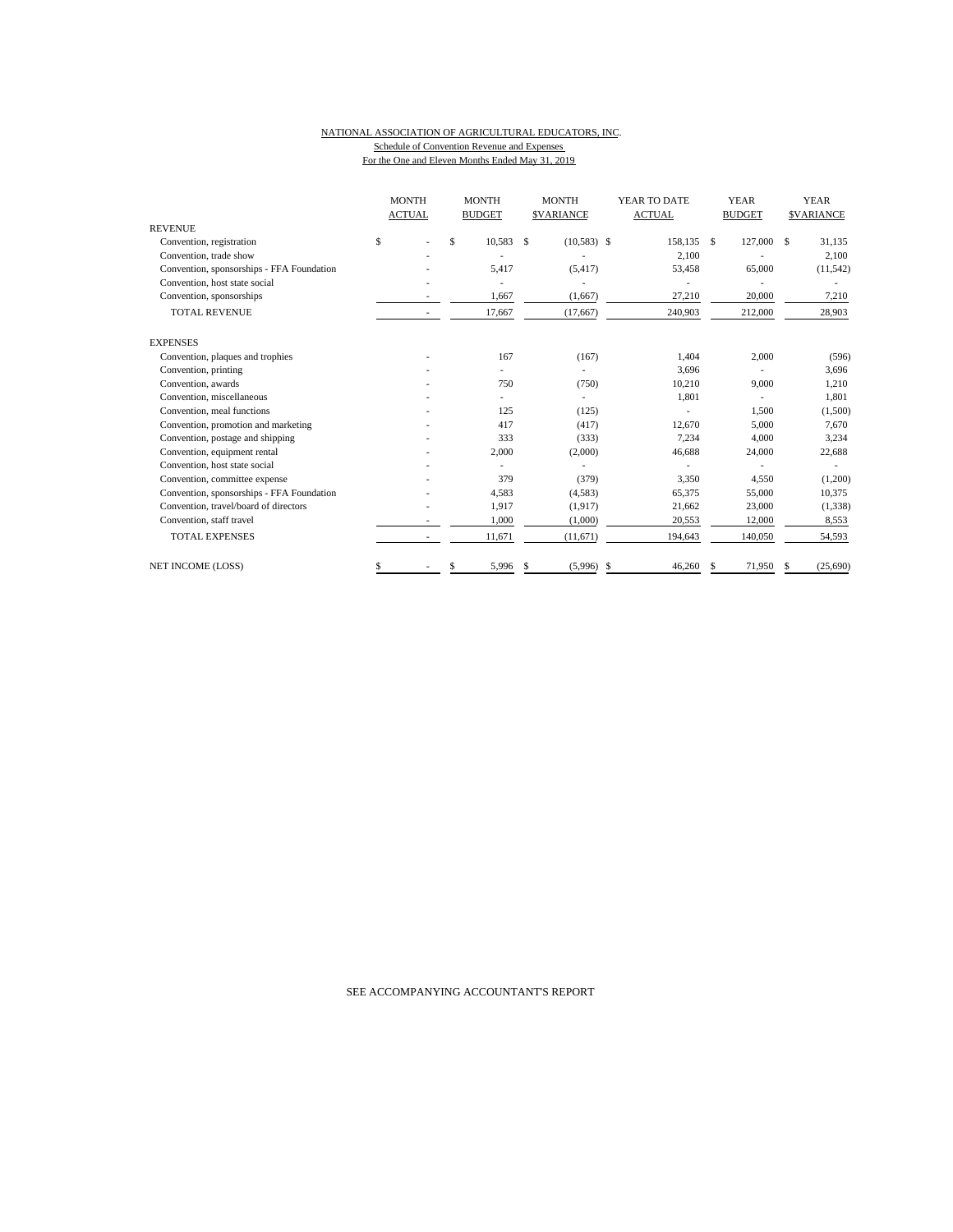### NATIONAL ASSOCIATION OF AGRICULTURAL EDUCATORS, INC. Schedule of CASE Initiative Revenue and Expenses

For the One and Eleven Months Ended May 31, 2019

|                                             | <b>MONTH</b><br><b>ACTUAL</b> | <b>MONTH</b><br><b>BUDGET</b>            | <b>MONTH</b><br><b>\$VARIANCE</b> | YEAR TO DATE<br><b>ACTUAL</b>      | <b>YEAR</b><br><b>BUDGET</b> | <b>YEAR</b><br><b>\$VARIANCE</b> |
|---------------------------------------------|-------------------------------|------------------------------------------|-----------------------------------|------------------------------------|------------------------------|----------------------------------|
| <b>REVENUE</b>                              |                               |                                          |                                   |                                    |                              |                                  |
| CI fee revenue<br>Brief CASE CI fee revenue | \$<br>35,750<br>6,500         | 51,000 \$<br>J.                          | $(15,250)$ \$<br>6,500            | 723,607 \$<br>6,500                | 612,000 \$                   | 111,607<br>6,500                 |
| Brief CASW service fee                      | 1,850                         | ÷,                                       | 1,850                             | 1,850                              |                              | 1,850                            |
| <b>USDA NIFA PD-STEP 18</b>                 | ÷.                            | 7,083                                    | (7,083)                           | 85,483                             | 85,000                       | 483                              |
| Vernier revenue                             | 73,685                        | 53,333                                   | 20,352                            | 1,042,488                          | 640,000                      | 402,488                          |
| NewByte revenue                             | ÷,                            | 375                                      | (375)                             | 5,654                              | 4,500                        | 1,154                            |
| Vendor - Bio-Rad                            | J.                            | 417                                      | (417)                             | ä,                                 | 5,000                        | (5,000)                          |
| Field test fees                             | ÷,                            | ÷,                                       | $\sim$                            | ä,                                 | ÷,                           | $\overline{\phantom{a}}$         |
| <b>NRES</b>                                 | ÷,                            | ÷.                                       | $\overline{a}$                    | L,                                 |                              | $\sim$                           |
| APT revenue                                 |                               | L,                                       |                                   | 6,806                              |                              | 6,806                            |
| ASP                                         |                               |                                          |                                   | $\overline{a}$                     |                              | $\overline{\phantom{a}}$         |
| <b>ESI</b>                                  |                               | i,                                       |                                   | i.                                 |                              | $\overline{\phantom{a}}$         |
| <b>MSA</b> Revenue                          |                               | 4,367                                    | (4, 367)                          | 76,439                             | 52,398                       | 24,041                           |
| ABF                                         |                               | 8,583                                    | (8,583)                           | 103,000                            | 103,000                      | $\sim$                           |
| <b>ARD CI Revenue</b>                       |                               | ÷,                                       | $\overline{\phantom{a}}$          | 7,200                              | ÷,                           | 7,200                            |
| Capstone Revenue                            |                               | ÷,                                       | L,                                | ÷,                                 | $\overline{\phantom{a}}$     | $\sim$                           |
| Cengage revenue                             |                               | 2,083                                    | (2,083)                           | 104,938                            | 25,000                       | 79,938                           |
| Ward's revenue                              |                               | 1,167                                    | (1,167)                           | 23,641                             | 14,000                       | 9,641                            |
| FSS revenue                                 | ÷,                            | $\overline{\phantom{a}}$                 |                                   | L.                                 | ÷,                           | $\overline{\phantom{a}}$         |
| MidSch                                      | ÷.                            | 4,783                                    | (4,783)                           | 57,400                             | 57,400                       | $\overline{\phantom{a}}$         |
| Sustain revenue                             | $\overline{\phantom{a}}$      | 3,750                                    | (3,750)                           | 45,000                             | 45,000                       | $\overline{\phantom{a}}$         |
| G.W. Pubs revenue                           | 1,028                         | $\overline{\phantom{a}}$                 | 1,028                             | 3,045                              | $\overline{\phantom{a}}$     | 3,045                            |
| Online                                      |                               | 900<br>3,000                             | (2,100)                           | 27,953                             | 36,000                       | (8,047)                          |
| Merchandise                                 | $\overline{\phantom{a}}$      | $\overline{\phantom{a}}$                 | $\qquad \qquad \blacksquare$      | 88                                 | $\overline{\phantom{a}}$     | 88                               |
| Course downloads                            | ÷,                            | ÷,                                       | ÷,                                | 2,250                              | $\overline{a}$               | 2,250                            |
| TOTAL REVENUE                               | 119,713                       | 139,941                                  | (20, 228)                         | 2,323,342                          | 1,679,298                    | 644,044                          |
| <b>EXPENSES</b>                             |                               |                                          |                                   |                                    |                              |                                  |
| Travel                                      | 58,954                        | 3,875                                    | 55,079                            | 96,950                             | 46,500                       | 50,450                           |
| Travel - staff                              | 6,829                         | 2,208                                    | 4,621                             | 39,051                             | 26,500                       | 12,551                           |
| Salary                                      | 10,921                        | 6,833                                    | 4,088                             | 85,066                             | 82,000                       | 3,066                            |
| Taxes and benefits                          |                               | 376<br>2,083                             | (1,707)                           | 4,835                              | 25,000                       | (20, 165)                        |
| Contract labor                              | 27,400                        | 35,792                                   | (8, 392)                          | 332,892                            | 429,500                      | (96, 608)                        |
| Supplies                                    | ä,                            | 479                                      | (479)                             | 626                                | 5,750                        | (5, 124)                         |
| Merchandise                                 | ÷,                            | $\overline{\phantom{a}}$                 | $\overline{\phantom{a}}$          | Ĭ.                                 | $\overline{\phantom{a}}$     |                                  |
| Promotion                                   | ٠                             | 808                                      | (808)                             | 16,246                             | 9,700                        | 6,546                            |
| Printing                                    | ÷,                            | 458                                      | (458)                             | 2,137                              | 5,500                        | (3,363)                          |
| Postage                                     |                               | 121<br>241                               | 120                               | 2,195                              | 1,450                        | 745<br>4,794                     |
| Technology                                  | 3,112                         | 458<br>2,000<br>$\overline{\phantom{a}}$ | 2,654<br>(2,000)                  | 10,294<br>$\overline{\phantom{a}}$ | 5,500<br>24,000              | (24,000)                         |
| Management fee<br>Vernier                   | 62,732                        | 46,400                                   | 16,332                            | 925,921                            | 556,800                      | 369,121                          |
| NewByte                                     |                               | 103<br>214                               | (111)                             | 2,912                              | 2,565                        | 347                              |
| Bio-Rad                                     | ÷,                            | $\overline{\phantom{a}}$                 | $\sim$                            | ä,                                 | $\sim$                       | ÷                                |
| Legal and profesional                       | ä,                            | 183                                      | (183)                             | 770                                | 2,200                        | (1,430)                          |
| Lead teacher orientation                    | ÷,                            | 5,513                                    | (5,513)                           | $\overline{a}$                     | 66,150                       | (66, 150)                        |
| Lead teacher stipends                       | 3,150                         | 17,500                                   | (14, 350)                         | 99,050                             | 210,000                      | (110,950)                        |
| Field test                                  | $\sim$                        | ٠                                        | ٠                                 | ä,                                 | ÷,                           | ٠                                |
| Institute expense                           |                               | 376<br>٠                                 | 376                               | 234,273                            |                              | 234,273                          |
| USDA NIFA PD-STEP 18                        |                               | 6,883                                    | (6, 883)                          | 17,842                             | 82,600                       | (64, 758)                        |
| <b>NRES</b>                                 |                               | ÷,                                       |                                   | i,                                 |                              |                                  |
| <b>FSS</b>                                  |                               |                                          |                                   | i.                                 |                              |                                  |
| APT                                         |                               |                                          |                                   | 5,719                              |                              | 5,719                            |
| <b>ARD</b>                                  |                               |                                          |                                   | ÷,                                 |                              | $\overline{\phantom{a}}$         |
| ESI                                         |                               |                                          |                                   | ä,                                 |                              | ÷                                |
| <b>MSA</b>                                  |                               |                                          |                                   | 21,949                             |                              | 21,949                           |
| ABF                                         |                               |                                          |                                   | ÷,                                 |                              | $\sim$                           |
| <b>ARDCI</b>                                | (1,800)                       |                                          | (1,800)                           | (7, 741)                           |                              | (7, 741)                         |
| G.W. Publisher                              |                               | 916                                      | 916                               | 2,579                              |                              | 2,579                            |
| Sustain expense                             | ÷,                            | 708                                      | (708)                             | 9,000                              | 8,500                        | 500                              |
| Online expense                              | 20,000                        | 1,667                                    | 18,333                            | 20,000                             | 20,000                       | ×.                               |
| Cengage                                     | ÷,                            | 1,792                                    | (1,792)                           | 93,971                             | 21,500                       | 72,471                           |
| CI Mentor contract labor                    | ÷                             | ÷,                                       |                                   | i.                                 |                              | $\overline{\phantom{a}}$         |
| CI mentor                                   |                               | $\overline{a}$                           |                                   | i,                                 | $\overline{\phantom{a}}$     | $\overline{\phantom{a}}$         |
| Depreciation                                |                               | $\overline{9}$<br>÷,                     | 9                                 | 104                                | $\overline{a}$               | 104                              |
| TOTAL EXPENSES                              | 193,319                       | 135,975                                  | 57,344                            | 2,016,641                          | 1,631,715                    | 384,926                          |
| NET INCOME (LOSS)                           | \$<br>(73,606)                | -\$<br>3,966                             | (77, 572)<br>\$                   | \$<br>306,701                      | 47,583<br>\$                 | 259,118<br>\$                    |
|                                             |                               |                                          |                                   |                                    |                              |                                  |